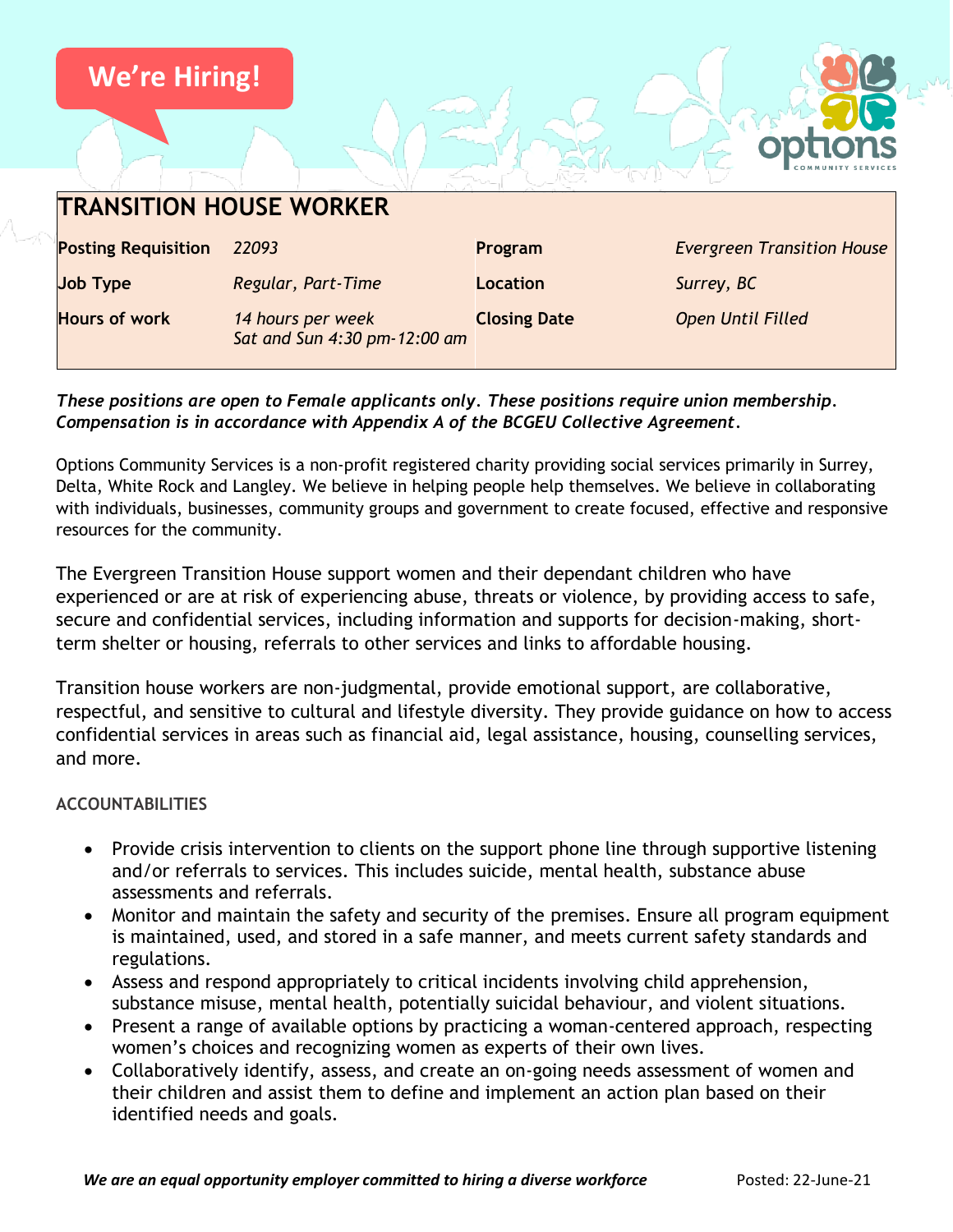

- Develop, maintain, and store appropriate electronic and written client records, documents, log entries and forms according to the agency's procedures and prepare statistical information while maintaining confidentiality, objectivity, accuracy and conciseness.
- Perform housekeeping duties which include but are not limited to: cleaning rooms, moving furniture, lifting mattresses, laundry, vacuuming/sweeping/mopping, pushing large waste bins to the curb, recycling/waste management, grocery shopping, donation item pick-ups, organizing and cleaning storage areas and offices, ordering housecleaning supplies, and minor house and yard maintenance.

## **QUALIFICATIONS**

### **Education, Training, and Experience:**

• Diploma in a related human/social service field and one year recent related\* experience.

\*Recent related experience must have occurred in the last 5 years and must include:

- Experience in supporting women and children who have experienced gender-based violence and/or abuse.
- Current Level 1 First Aid/CPR Certificate required.
- Class 5 Driver's License is required.
- Food Safe Certificate an asset.

An equivalent combination of relevant training, education and experience may be considered.

### **Knowledge:**

• Understanding of the cycle of abuse, the dynamics of violence against women in relationships and the intergenerational cycle of abuse.

### **Skills and Abilities:**

- Maintain non-judgmental, positive, and respectful approach to house residents, co-workers, and other professionals.
- Competent in written, oral, and interpersonal communication skills in order to assess, provide support, anticipate needs and build rapport with clients.
- Proficient in writing case session notes and maintaining client file records to accreditation, agency and program standards.
- Must have highly developed self-care, time management, and organizational skills.
- Proven ability to manage crisis or emergency situations.
- Effective in fostering a collaborative, positive, respectful, and supportive team environment in order to equitably and cooperatively share program workload with co-workers.
- Familiarity with community resources and excellent advocacy skills